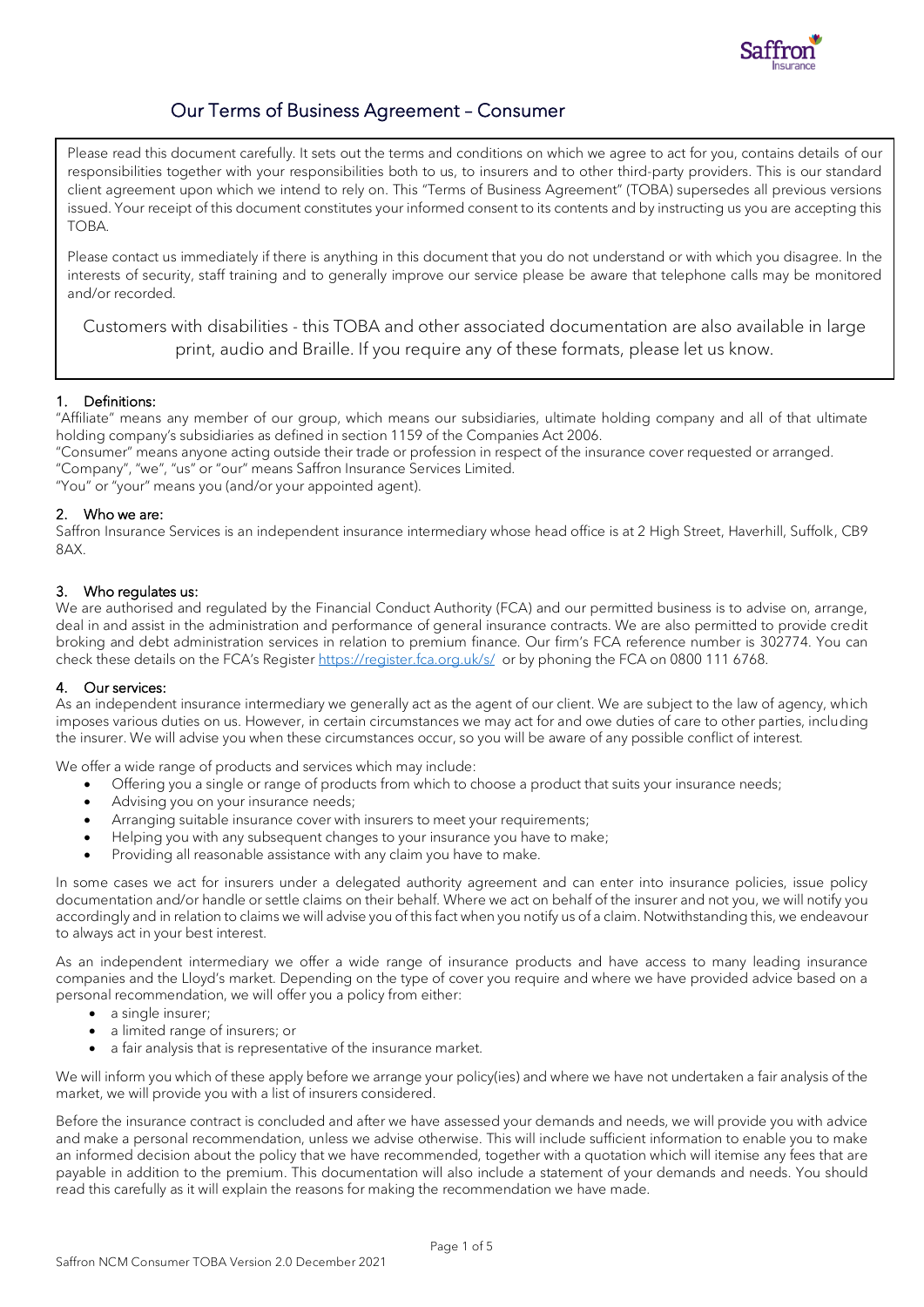

We may offer you a policy which is provided by an Affiliate in order to access specialist products and we will tell you if this is the case. We have a conflict of interest policy in place to identify and manage any conflicts that may arise in the placement of your business.

# 5. Remuneration and fees

In most cases we are paid a commission from the insurer, however in some cases we may charge you a fee instead, or a combination of both. If we charge a fee instead of commission or a fee and commission, we will confirm this to you in writing at the time of incepting or renewing your policy. Where we charge you a fee this is not liable for insurance premium tax or value added tax (insurance is a VAT exempt industry). There may be occasions when we need to charge an additional fee, for example any changes to the risk that require significant further advice, arrangement of additional cover or substantial assistance provided in any large or complex claims.

We will also charge an administration fee of £35 per policy for arranging a policy, £35 per policy for renewing a policy and £15 per mid-term adjustment made on any policy or mid-term cancellation. In addition, if you make a change or cancel your policy midterm which results in a return premium, we will retain all fees and any commission to cover our administration and advisory services. We will advise you of the amount of any charge before you become liable to paying it.

In addition to your fee and/or insurer commission some insurers may make additional payments to us reflecting the size and/or profitability of our account with them and/or in respect of work we undertake on their behalf.

You are entitled, at any time, to request information regarding any commission which we may have received when placing your insurance business.

# 6. Duty to disclose accurate and full information

It is your responsibility to take reasonable care and, when asked, to answer all questions fully and accurately to insurers and us prior to and when you purchase an insurance policy, throughout the life of the policy and when you renew that policy. Failure on your part to immediately disclose accurate information when asked or provide misleading information could result in your insurer imposing different terms on the policy, charging a higher premium, or in some circumstances may avoid the policy from inception and any claims would not be paid.

All statements and material facts disclosed on proposal forms, statements of fact, claims forms and other documents should be full, true and accurate. Material facts are those that would influence an insurer in deciding whether or not to accept a risk and the terms and conditions that would apply. Where forms are completed or partially completed on your behalf, you should check them for accuracy before signing. If you are in any doubt as to whether a fact is relevant, you should disclose it and then ask for guidance.

# 7. Quotations

Unless otherwise agreed any quotation given will normally remain valid for a period of 30 days from the date it is provided to you. We reserve the right to withdraw or amend a quotation in certain circumstances, for example, where the insurer has altered their premium / terms for the insurance since the quotation was given, where there has been a change in the original risk information / material circumstances disclosed or if a claim / incident has occurred since the terms were offered.

# 8. Renewals

You will be provided with renewal terms in good time before expiry of the policy, or notified that renewal is not being invited. Unless you advise otherwise renewals are invited on the basis that there have been no changes in the risk or cover required, other than those specifically notified to us or your insurers (see section on "Duty to disclose accurate and full information").

It is very important that you check the information provided at renewal to confirm it remains accurate and complete. If any of the information is incorrect or if your circumstances have changed you should contact us immediately so we can update your details.

# 9. Mid-term transferred business

When we are appointed to service insurance policies other than at their inception or renewal and which were originally arranged via another party, we shall not be liable during the current insurance period for any loss arising from any errors or omissions or gaps in your insurance cover or advice not supplied by us. Should you have any concerns in respect of a policy, which has been transferred to us, or if you require an immediate review of your insurance arrangements, you must notify us immediately. Otherwise we shall review your insurance arrangements and advise accordingly as each policy falls due for renewal.

# 10. Claims

You must notify any claim or circumstance that may or could give rise to a claim under your policy in accordance with the conditions of your policy. Failure to notify insurers promptly may entitle them to deny your claim. You should not admit liability or agree to any course of action, other than emergency measures carried out to minimise the loss, or in the interest of health and safety, until you have obtained agreement from your insurer. When you notify us of a claim you should provide us with details of all material facts concerning the claim.

Your policy documentation will describe in detail the procedures and conditions in connection with making a claim. Where appropriate, and as set out in your policy document, we will provide you with assistance in submitting a claim and in seeking to obtain reimbursement for you. We will transmit claims payments to you as soon as possible after they have been received on your behalf. However, in the event that an insurer becomes insolvent or delays making settlement of a claim, we do not accept liability for any unpaid amounts. Where we act for the insurer in relation to a claim we will advise you of this when you notify us of the claim.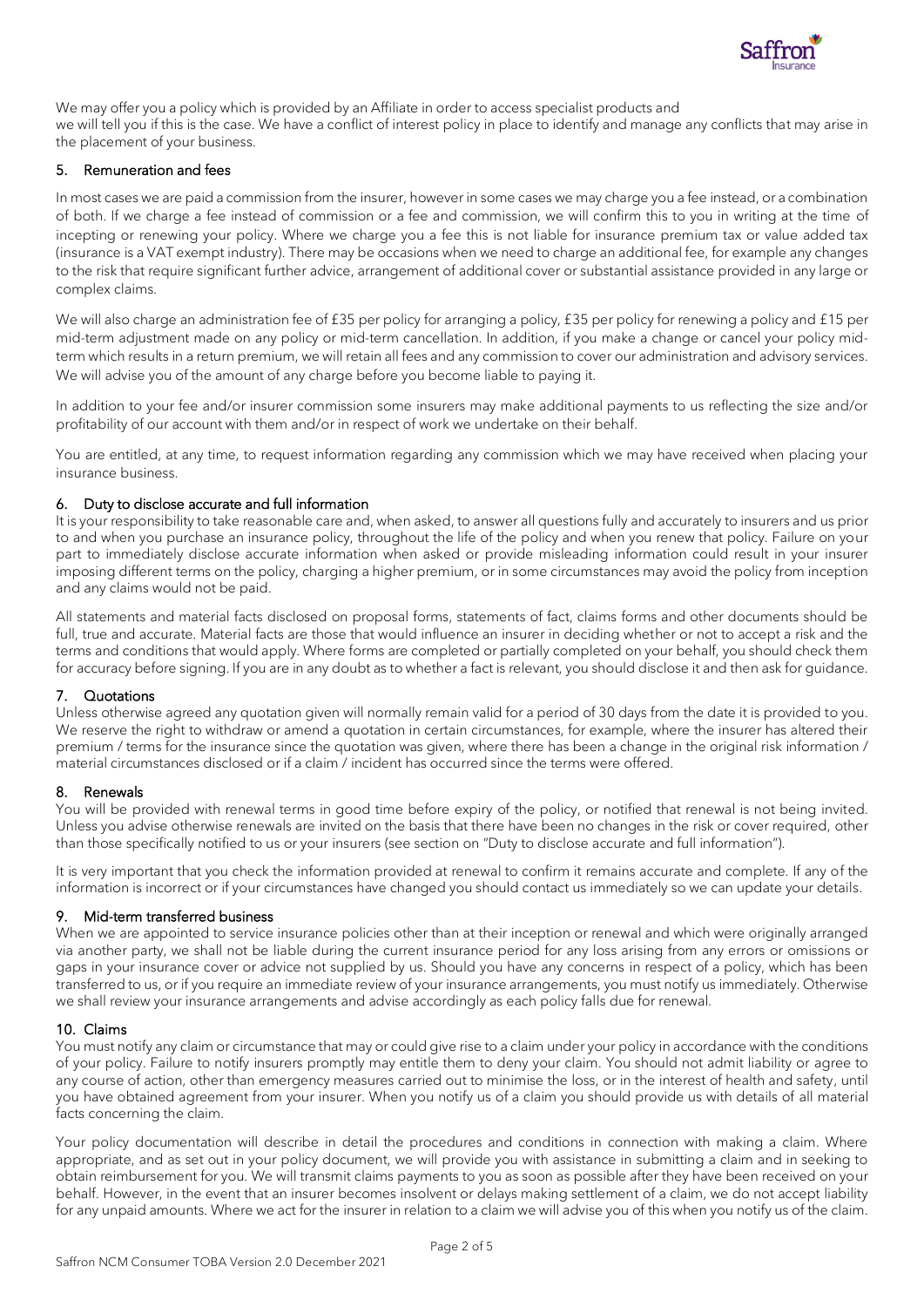

# 11. Cooling off and cancellation clause

You have the statutory right to cancel a policy within 14 days of its conclusion or inception or renewal or upon receipt of the policy documentation whichever is the later. You may without providing a reason, cancel the policy in accordance with its terms and conditions. Any policy documentation and in particular any legal document, e.g. a certificate of motor insurance, should be returned with your instruction to cancel. These cancellation rights do not apply to a short-term policy of less than one month's duration or to a policy for which the performance has been fully completed. If no premium has been paid, then a time on risk premium inclusive of Insurance Premium Tax ("IPT") may be charged in addition to any relevant administration costs.

Your insurance contract may also include a cancellation clause giving you the right to cancel your policy outside of any statutory rights. If you decide to cancel your policy in accordance with any timeframes stipulated in your policy, and subject to not having made or intimated a claim, you may be entitled to a refund of premium paid.

Please note our commission and, where appropriate fees, are fully earned from the date the policy commences and will not be refundable. If you fail to pay your premium to us by the due date, we reserve the right to instruct insurers to cancel your policy.

#### 12. Product documentation

You should review the policy documents carefully to ensure they accurately reflect the cover, conditions, limits and other terms that you require. Particular attention should be paid to policy conditions and warranties as failure to comply with these could invalidate your policy. Claims can arise, under certain types of insurance contract, long after the expiry of the policy. It is therefore important that you retain and keep safely all documents associated with your policy.

#### 13. Premium

Once your contract of insurance has been concluded, we will send you an invoice (also referred to as a debit note). You must pay the premium due in accordance with payment dates specified in the invoice. Failure to meet the payment date may lead insurers to cancel your policy. No payment shall be deemed to have been received until we have received cleared funds. Where insurers have specified that the premium must be received by a certain date, failure to comply can result in automatic termination of your insurance contract.

We shall be entitled (but not obliged) without providing notice to you to set off amounts due to us from you, against any amounts which we may receive on your behalf i.e. claims moneys, refunded premiums and other sums.

#### 14. Premium finance

In arranging premium finance, we act as a credit broker to provide you with a premium finance facility which is designed solely for the purposes of facilitating a loan for repayment of insurance premiums. We will only provide you with information about this payment option on a non-advised basis from which you will need to make your own decision as to the suitability of this facility and whether you wish to proceed. Where we arrange premium finance on your behalf we are remunerated for our assistance in putting this financing in place. We can provide details of our remuneration on request.

When arranging premium finance your premium finance provider may undertake an enquiry with credit reference agencies who will add details of the search and the application to their record about you, whether or not the application proceeds. Further details will be provided when an application for finance is made. Insurers own credit facilities may also be available if appropriate.

Where you pay your premium by instalments and use a premium finance provider, if any direct debit or other payment due in respect of the credit agreement you enter into to pay insurance premiums is not met when presented for payment or if you end the credit agreement we will be informed of such events by your premium finance provider. If you do not make other arrangements with us or your premium finance provider to pay the insurance premiums you acknowledge and agree that we may, at any time after being so informed, instruct on your behalf the relevant insurer to cancel the insurance (or, if this occurs shortly after the start or renewal of the insurance, to notify the insurer that the policy has not been taken up) and to collect any refund of premiums which may be made by the insurer. If any money is owed to a premium finance provider under your credit agreement or if they have debited us with the amount outstanding we will use any refund received to offset our costs and you will be responsible for paying any remaining time on risk charge and putting in place any alternative insurance and / or payment agreements you need. You also agree that we may hold to the order of the premium finance provider any claims monies due to you in the event that you are in default of your credit agreement.

# 15. Client money

Client money is money that we receive and hold on behalf of our clients during the course of our dealings such as premium payments, premium refunds and claim payments. Unless we request you to pay the insurer directly, this money will be held by us as agent of the insurer in accordance with the agreement we have in place with each insurer. This means that when we have received your cleared premium, it is deemed to have been paid to the insurer. We pay ourselves commission upon receipt of your cleared premium which may be prior to payment of the premium to the insurer.

We are required to hold all client monies, including yours, in a trust account, the purpose of which is to protect you in the event of our financial failure since, in such circumstances; our general creditors would not be able to make claims on client money as it will not form part of our assets. We hold all client monies with one or more approved banks, as defined by the FCA, in a Non-Statutory Trust bank account. Under these arrangements we are permitted to, and may:

• For the purpose of effecting a transaction on your behalf, pass your money to another intermediary, including those resident outside the UK who would therefore be subject to different legal and regulatory regimes. In the event of a failure of the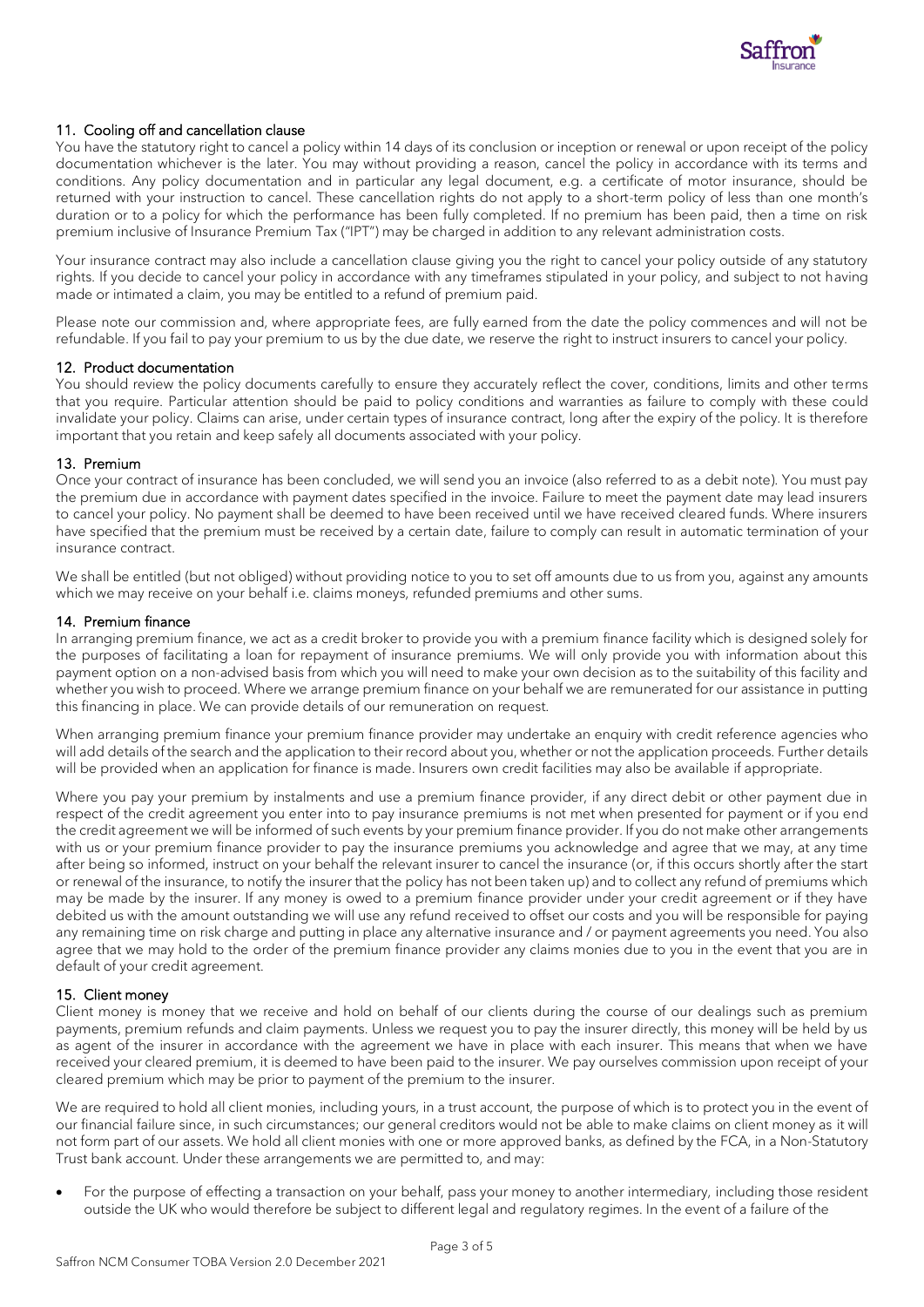

- intermediary, this money may be treated in a different manner from that which would apply if the money were held by an intermediary in the UK. Please inform us if you do not agree to this.
- Retain for our own use, any interest earned on client money.

# 16. Insurer security

Whilst we make every effort to place your insurances with insurers that are financially sound we do not guarantee or otherwise warrant the solvency of any insurer we place your insurances with. If you have any concerns regarding any insurer chosen to meet your insurance requirements you should inform us as soon as possible and we will discuss them with you. A liability for the premium, whether in full or pro rata, may arise under policies where a participating insurer becomes insolvent.

# 17. Termination of this TOBA

You or we may terminate our authority to act on your behalf by providing at least 14 days' notice in writing (or such other period we agree). Termination is without prejudice to any transactions already initiated by you, which will be completed according to this TOBA unless we agree otherwise in writing. You will remain liable to pay for any transactions or adjustments effective prior to termination and we shall be entitled to retain any and all commission and/or fees payable in relation to insurance cover placed by us prior to the date of written termination of our authority to act on your behalf.

# 18. Complaints

In the event that you are unhappy with the service we have provided to you and you wish to make a complaint, please contact us in writing at: Steve Seekings, 2 High Street, Haverhill, Suffolk, CB9 8AX or by telephone at: 01799 522293 or email at insure@saffroninsurance.co.uk. Should you remain dissatisfied with our handling of your complaint, or its outcome, you may be eligible to take your complaint direct to the Financial Ombudsman Service who can be contacted on 0800 023 4567 (website: [www.financial-ombudsman.org.uk\)](http://www.financial-ombudsman.org.uk/).

# 19. Compensation

We are covered by the Financial Services Compensation Scheme ("FSCS"), which deals with claims against FCA regulated firms that are insolvent or are no longer trading. You may be entitled, therefore, to compensation from the FSCS if we are unable to pay a valid claim made against us. This depends on the type of service we have provided you with, the type of insurance we have placed on your behalf and the circumstances of the claim. Full details and further information on the scheme are available from the FSCS (website: [www.fscs.org.uk\)](http://www.fscs.org.uk/).

# 20. Confidentiality

Information provided by you may be held, processed, disclosed and used by ourselves, our professional advisers and any associated companies in servicing our relationship with you. Unless you notify us otherwise, you agree to the storage, use and disclosure of such information. All the activities that we undertake on your behalf, as described in this agreement, are provided for your exclusive use. All recommendations, proposals, reports and other information supplied to you in connection with these services are for your sole use and you agree not to make this information available to any third party without our express written permission. We reserve the right to take action to protect proprietary information.

# 21. General Data Protection Regulations

We will process your data responsibly, fairly and in strict accordance with the General Data Protection Regulations (GDPR) effective May 2018. These regulations replace the Data Protection Act 1998 ("DPA") and require wider disclosure of compliance than the previous DPA, including (but not limited to):

- Our lawful purpose of processing;
- The information we collect, and how we use and share that information;
- How long we keep information, including the purposes (e.g. administer your policy);
- The technical and organisational measures we have in place to safeguard your information;
- Your rights as an individual data subject; and
- Our approach to marketing

As with many organisations, and to ensure clients can easily access details on the areas listed above, we have developed a separate Privacy Notice. This can be found on our website at www.saffroninsurance.co.uk/privacy-notice alternatively you can obtain a copy by writing to us.

It is vitally important to take time to read this document carefully as it contains full details of the basis on which we will process your personal data, such as collecting, using, sharing, transferring and storing your information.

It is also your obligation to ensure you show this notice to all parties related to any insurance arrangement. If you have given us information about someone else, you are deemed to have their permission to do so.

If you have any questions, including requiring a copy of the Privacy Notice, or any further information about our approach to the GDPR you can e-mail insure@saffroninsurance.co.uk or write to Colin Fellows, 2 High Street, Haverhill, Suffolk, CB9 8AX.